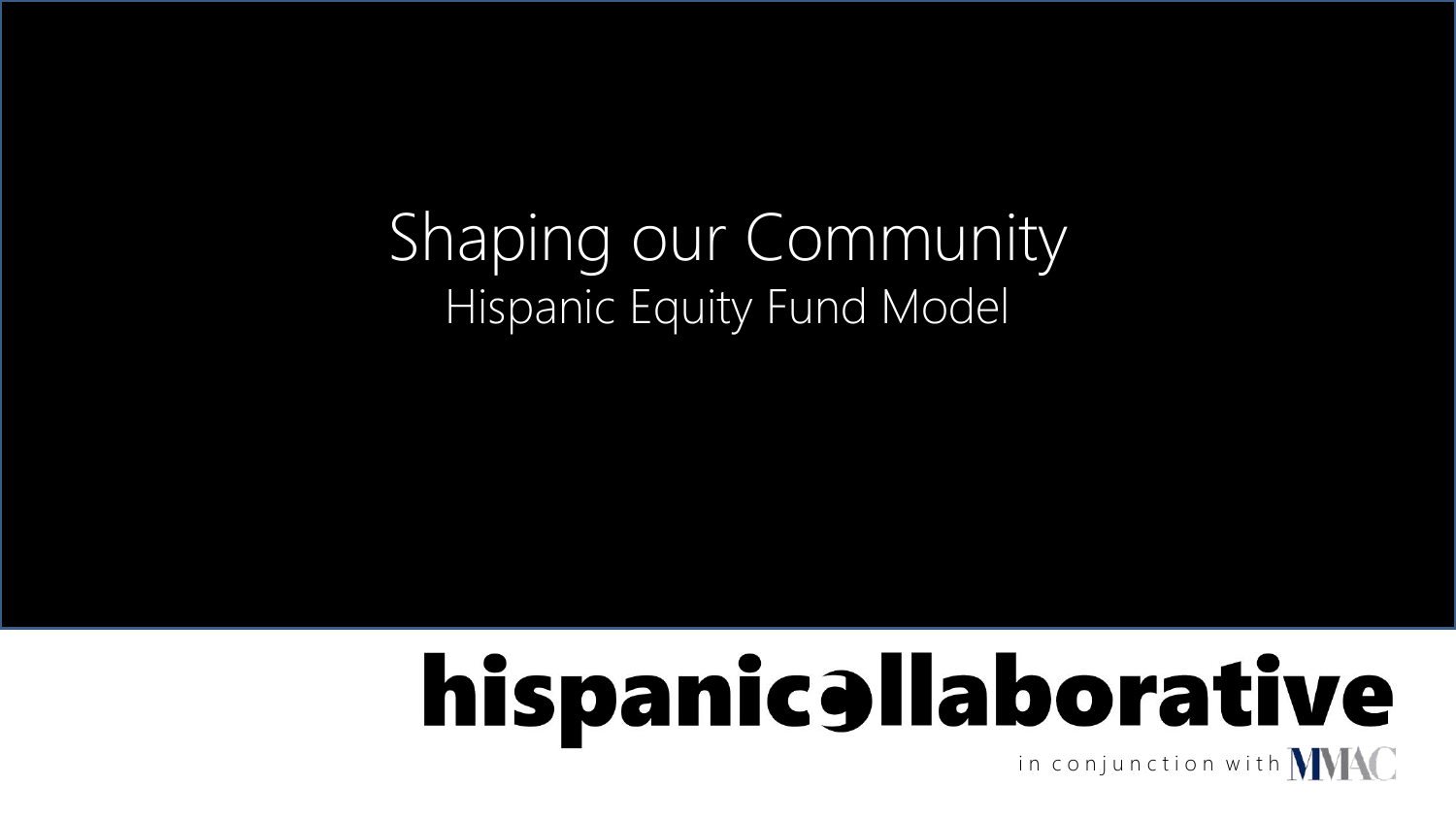

We believe there are undervalued real **estate assets** in the Latino Community and many aspiring developers.

All too often, our neighborhoods only see big, blockdominating projects.

An **Equity Fund** can help even the playing field and **support** early-stage Latino developers and bring about positive social change.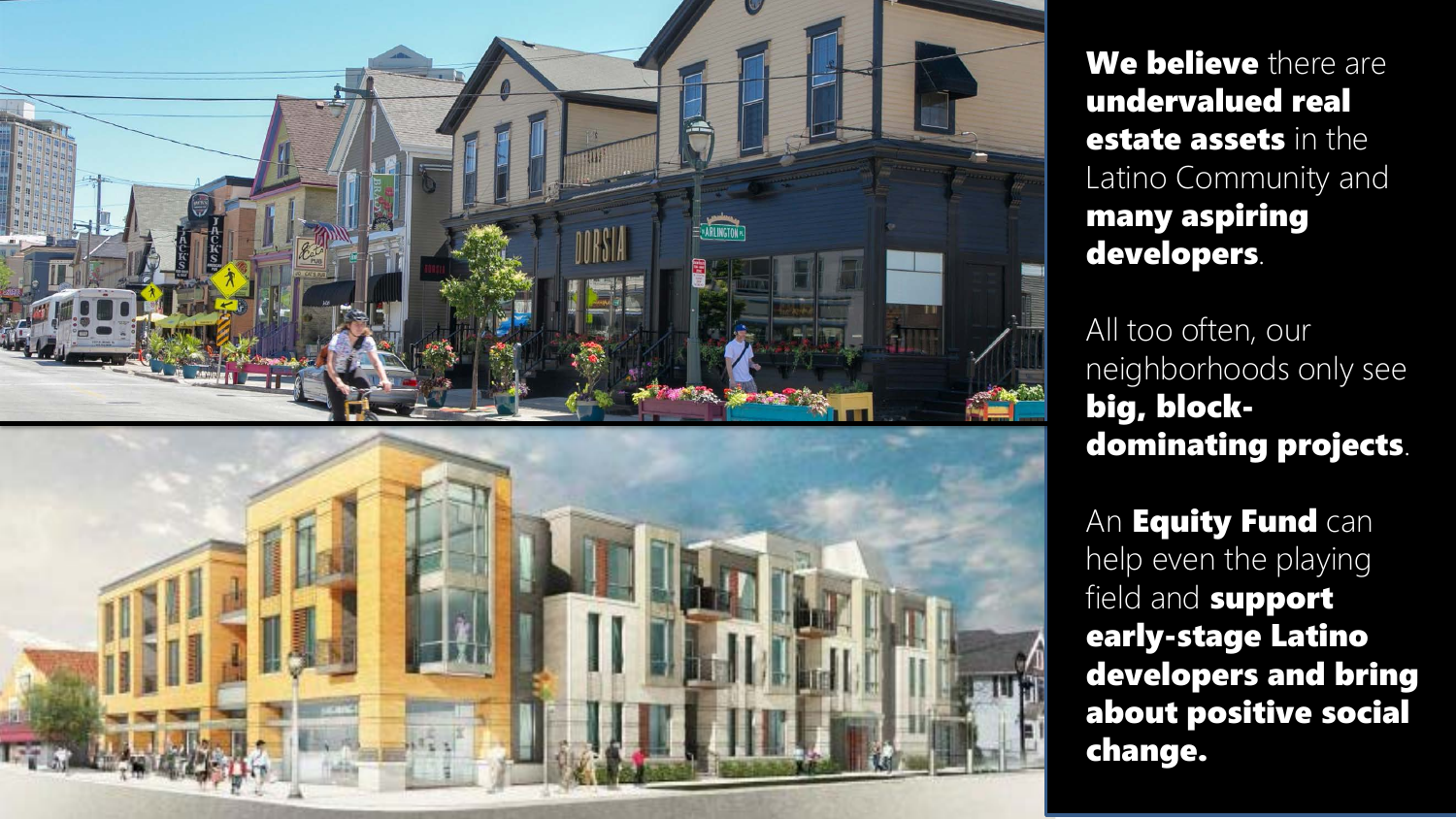#### Why is having more Latino developers important to MKE?

- Latinos fuel population and job growth
- Our population is young and mobile
- Greater voice and participation in MKE equals greater investment
- Latino developers will help keep our population here and invested in Milwaukee

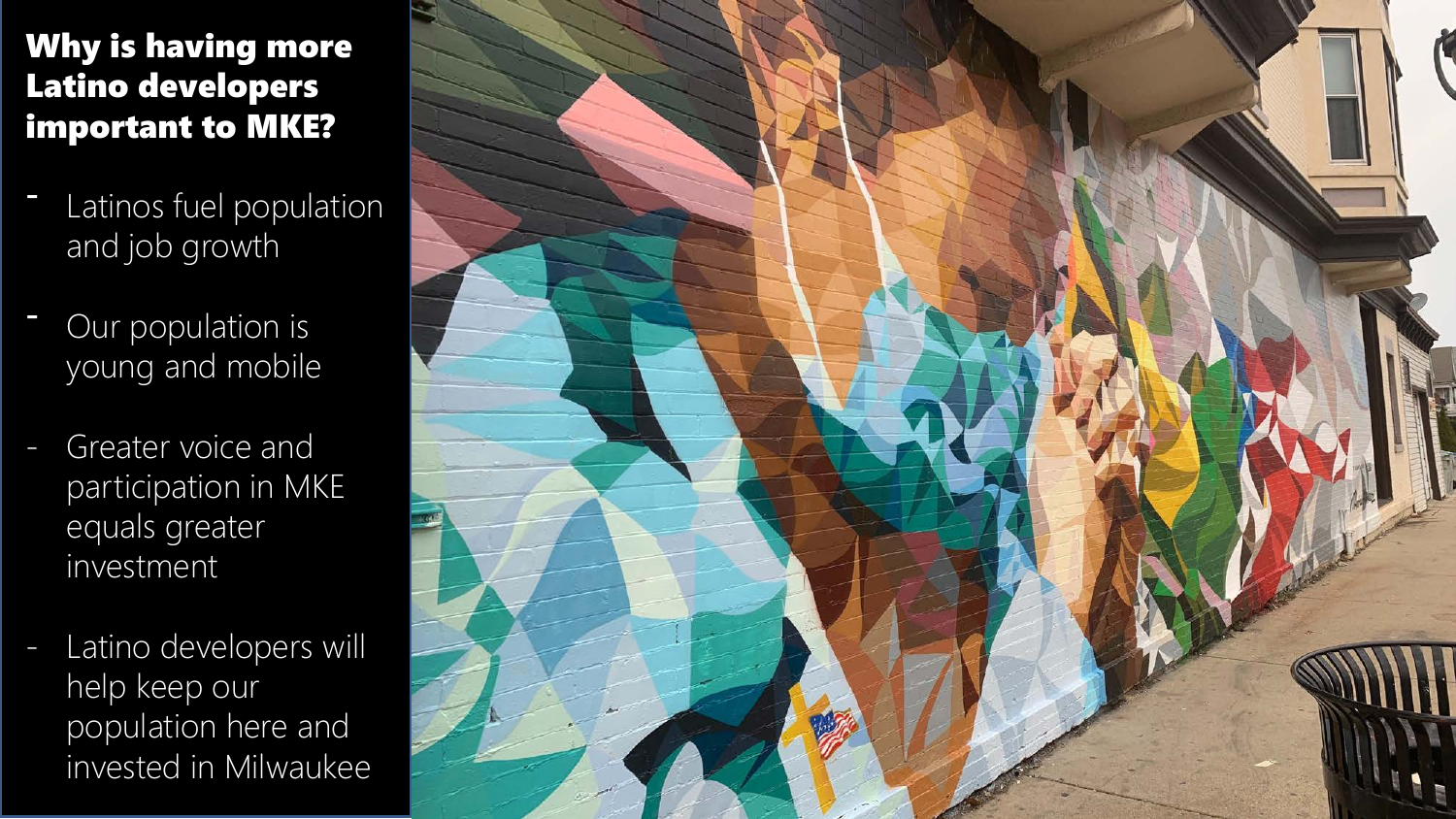

## How do we gain more Hispanic developers?

- **ACRE**
- **Capital**
- **Mentorship**
- Smaller projects that can build successful track records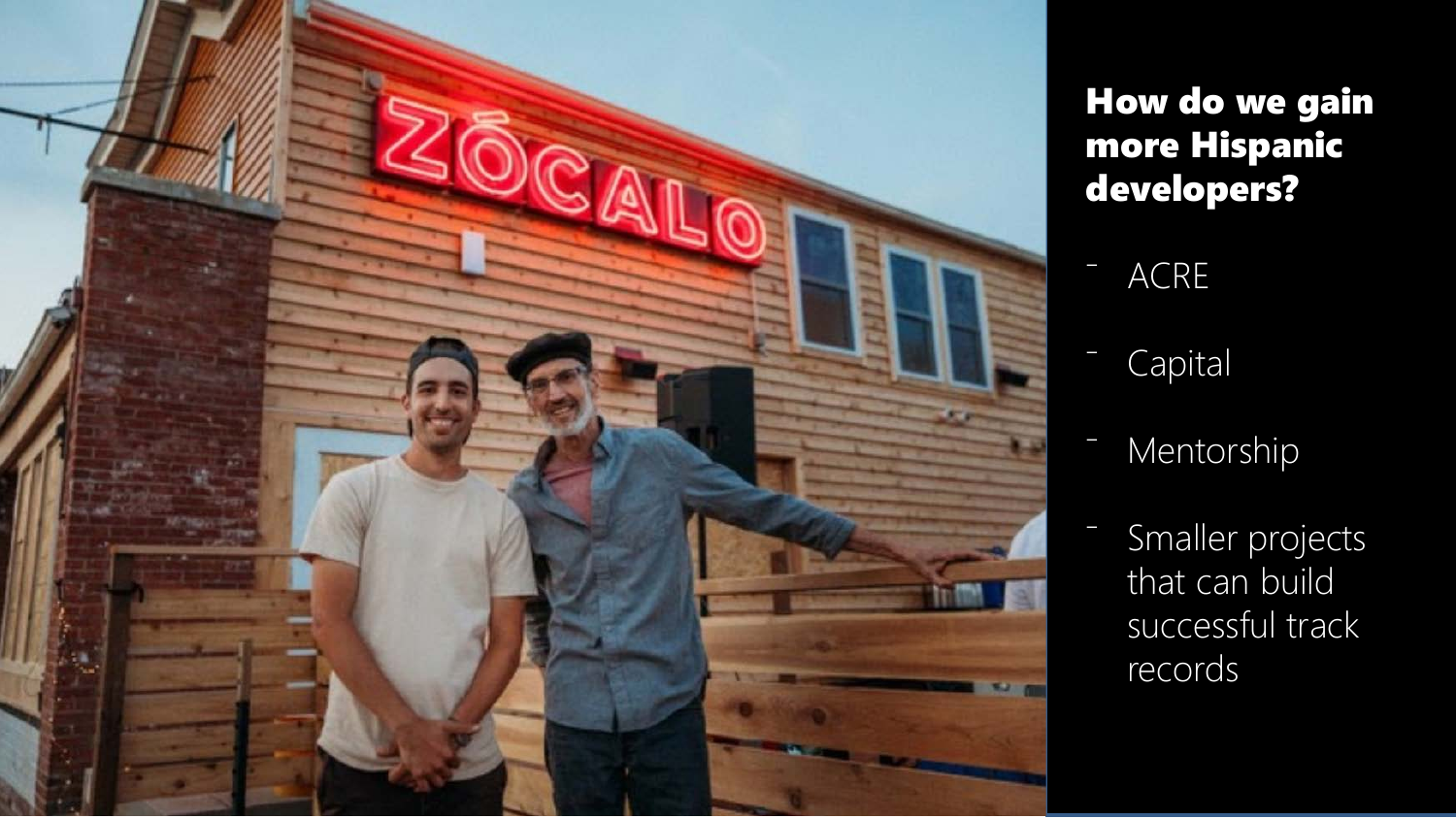HISPANIC EQUITY FUND MODEL

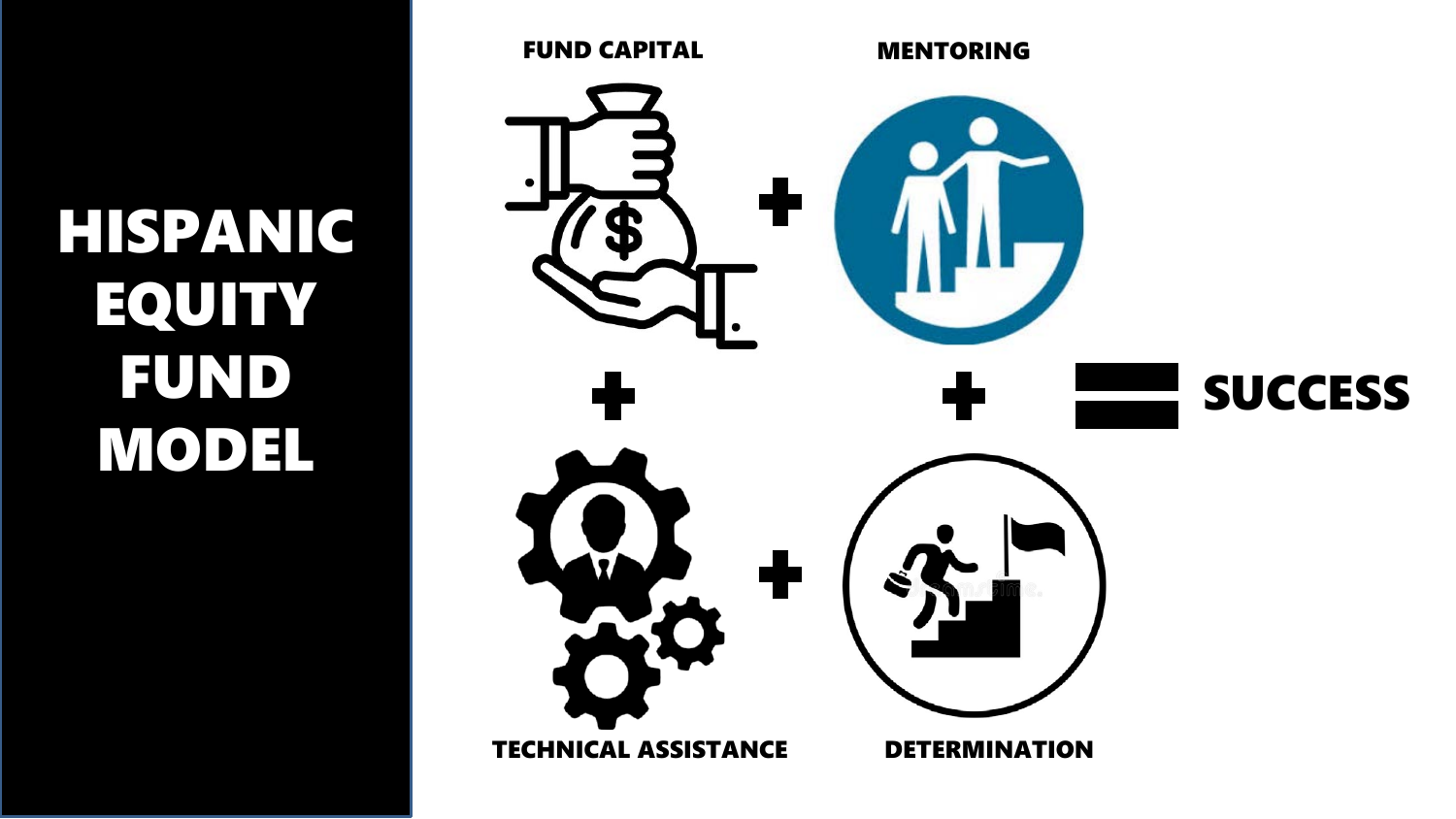## HISPANIC EQUITY FUND PARTNERS





# hispanicellaborative

Additional partners





Milwaukee **Development** Corporation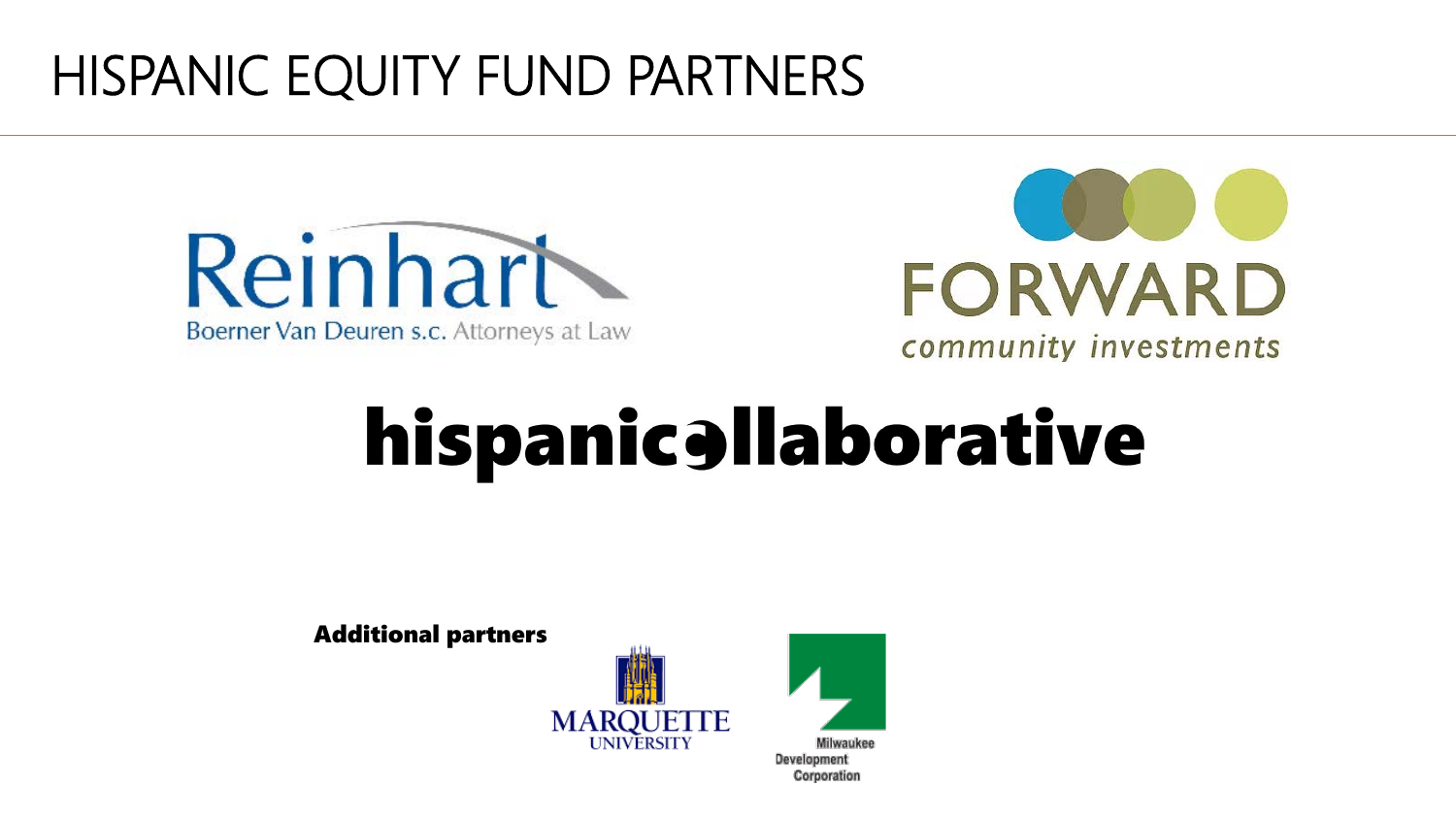# FUNCTIONS OF EQUITY FUND

- Hispanic Developer: either solo or 45% minimum ownership partner
- Projects in low/moderate income areas (CRA eligible)
- \$100,000 Minimum to \$1,000,000 Maximum investment
- \$250,000 to \$500,000 ideal investment
- Funds would likely come in as equity
- Funds could enter as mezzanine debt
- Would consider acquisition, remodel or new construction projects
- Geared to primarily multifamily and single family
- Developer would put in equity with a goal of a 2:1 developer equity match
- Investors would have a 5-year commitment

### SAMPLE DEAL- SOLO

- 70% Traditional leverage
- 20% Hispanic Equity Fund
- 10% Developer Equity

## SAMPLE DEAL - PARTNER

- 70% Traditional leverage
- 10% Hispanic Equity Fund
- 5% Hispanic Developer
- 15% Partner Developer